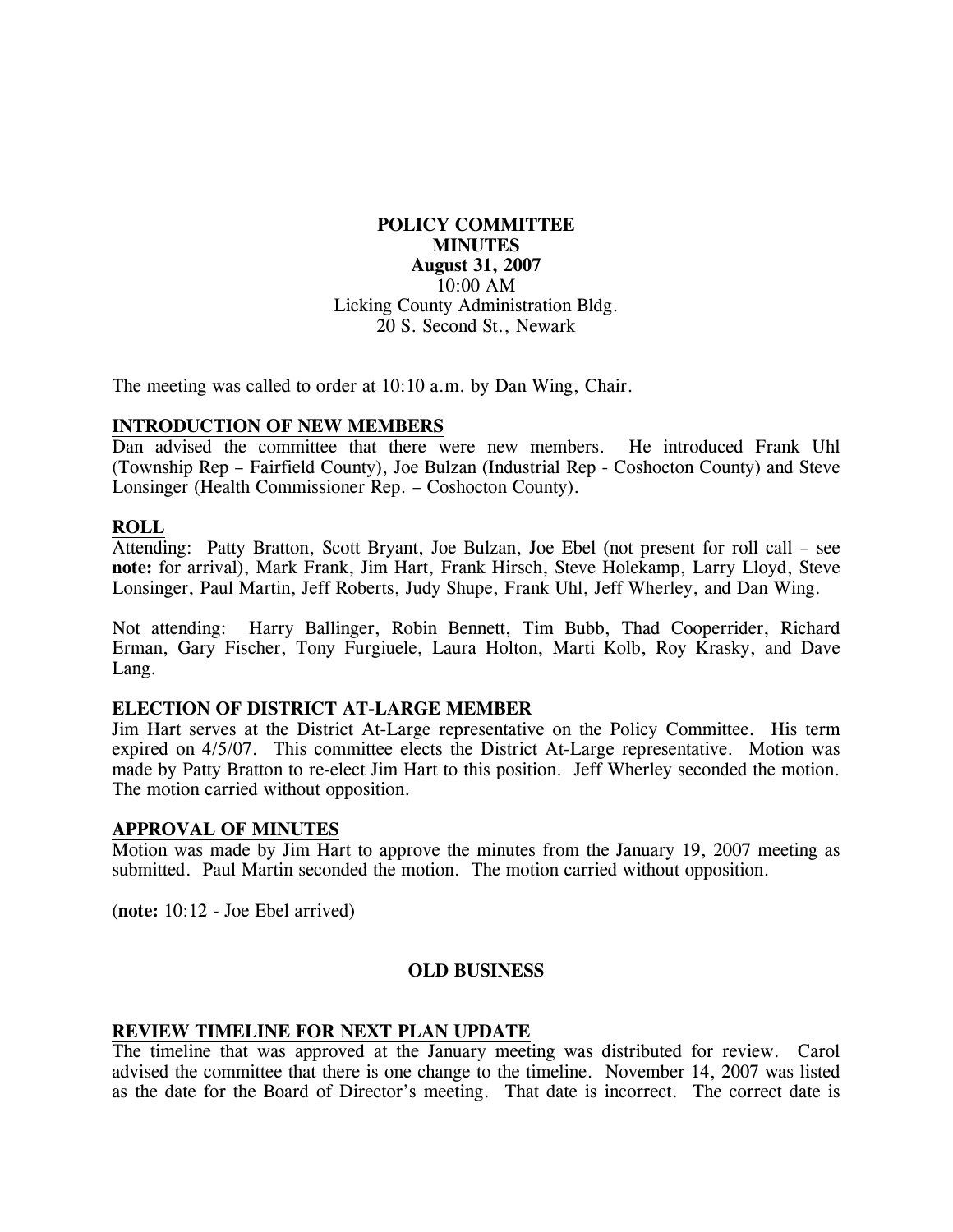November 16, 2007. Everyone was asked to make that change on their copies.

# **NEW BUSINESS**

# **VOTE ON HIRING CONSULTANT FOR PLAN UPDATE**

A copy of a request for proposal to be sent out to consultants was distributed to committee members. Paul Martin made a motion for Carol to send the RFP out to consultants. Jeff Roberts seconded the motion. Carol asked if anyone would like to make language changes. None were offered. A vote was called for. The motion passed without opposition. Judy Shupe stated that she hoped we got several applicants. Carol stated that she sends the RFP to approximately 10 consulting firms.

Secretary's note: The RFP was mailed out to 19 consulting firms on September 6, 2007.

# **SUBCOMMITTEES**

A list of the subcommittees that were formed in the past to work on the plan update was distributed to committee members. The list summarized the tasks and issues each subcommittee would be asked to review (including the plan chapters, tables, and appendices). Committee members were asked to volunteer for subcommittees. Carol advised the committee that people who are not Policy committee members may serve on subcommittees also.

The following subcommittees were established with the volunteers listed: Solid Waste Disposal Facilities – (Joe Ebel, Frank Hirsch, Steve Holekamp, Steve Lonsinger, Paul Martin, Jeff Wherley and Scott Bryant); Residential/Commercial Recycling (Patty Bratton, Larry Lloyd, Jeff Wherley, and Frank Uhl); Industrial Waste Reduction/Recycling (Dan Wing, Joe Bulzan and Frank Uhl); Public and School Age Education/Litter Related Issues (Joe Ebel, Patty Bratton, Frank Hirsch, and Jeff Wherley); Special Waste Management Programs (Patty Bratton, Larry Lloyd, Joe Bulzan, and Jeff Wherley); and Finances (Joe Bulzan, Frank Hirsch, Steve Holekamp, Judy Shupe, and Scott Bryant). Everyone else was encouraged to contact the district office and sign up to be on a subcommittee.

Secretary's note: After the meeting Larry Lloyd asked that Luellen Felumlee (Education Specialist – Licking County Litter Prevention & Recycling) be added to the Public and School Age Education/Litter Related Issues subcommittee, Tony Furgiuele volunteered for the Finance subcommittee, and Robin Bennett volunteered for the Industrial Waste Reduction/Recycling subcommittee.

### **PUBLIC COMMENT**

Paul Martin stated that the consulting firm who wrote/submitted the last plan update was very good.

### **NEXT MEETING**

The next meeting will be held October 25, 2007 at 9:00 a.m. Please mark your calendars